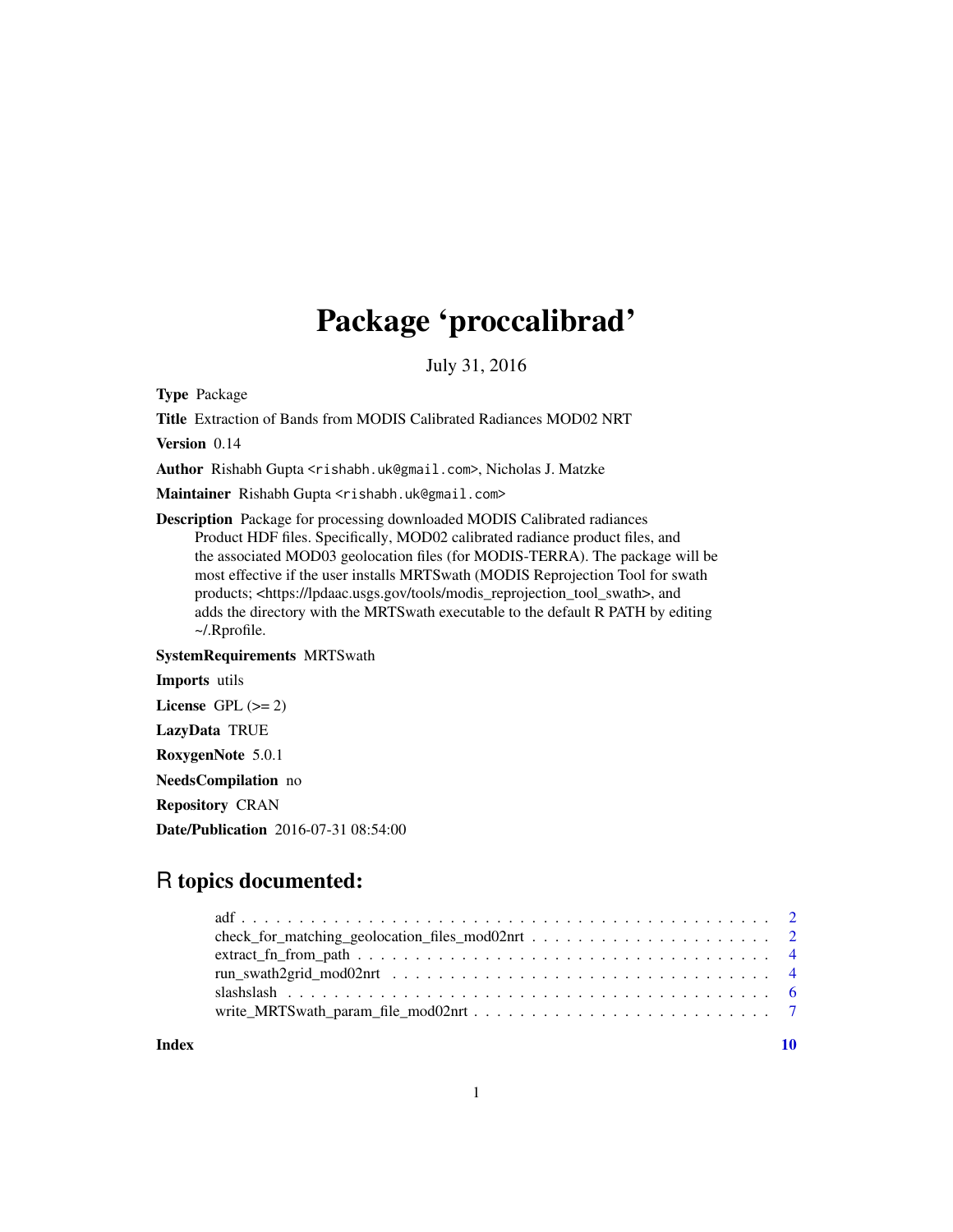<span id="page-1-0"></span>

#### Description

Shortcut for: as.data.frame(x, row.names=NULL, stringsAsFactors=FALSE)

# Usage

adf(x)

#### Arguments

x matrix or other object transformable to data.frame

#### Details

This function is useful for dealing with errors due to automatic conversion of some columns to factors. Another solution may be to prepend options(stringsAsFactors = FALSE) at the start of one's script, to turn off all default stringsAsFactors silliness.

#### Value

data.frame

# Examples

 $x = matrix(c(1, 2, 3, 4, 5, 6), nrow=3, ncol=2)$ adf(x)

check\_for\_matching\_geolocation\_files\_mod02nrt *Checks that every MODIS calibrated radiance project HDF has a matching MOD03 file*

#### Description

Each MOD02 calibrated radiance product file requires a corresponding MOD03 geolocation file to be successfully processed with the MRTSwath tool.

#### Usage

```
check_for_matching_geolocation_files_mod02nrt(moddir = getwd(),
 modtxt = "MOD02", geoloctxt = "MOD03", return_geoloc = FALSE,
  return_product = FALSE)
```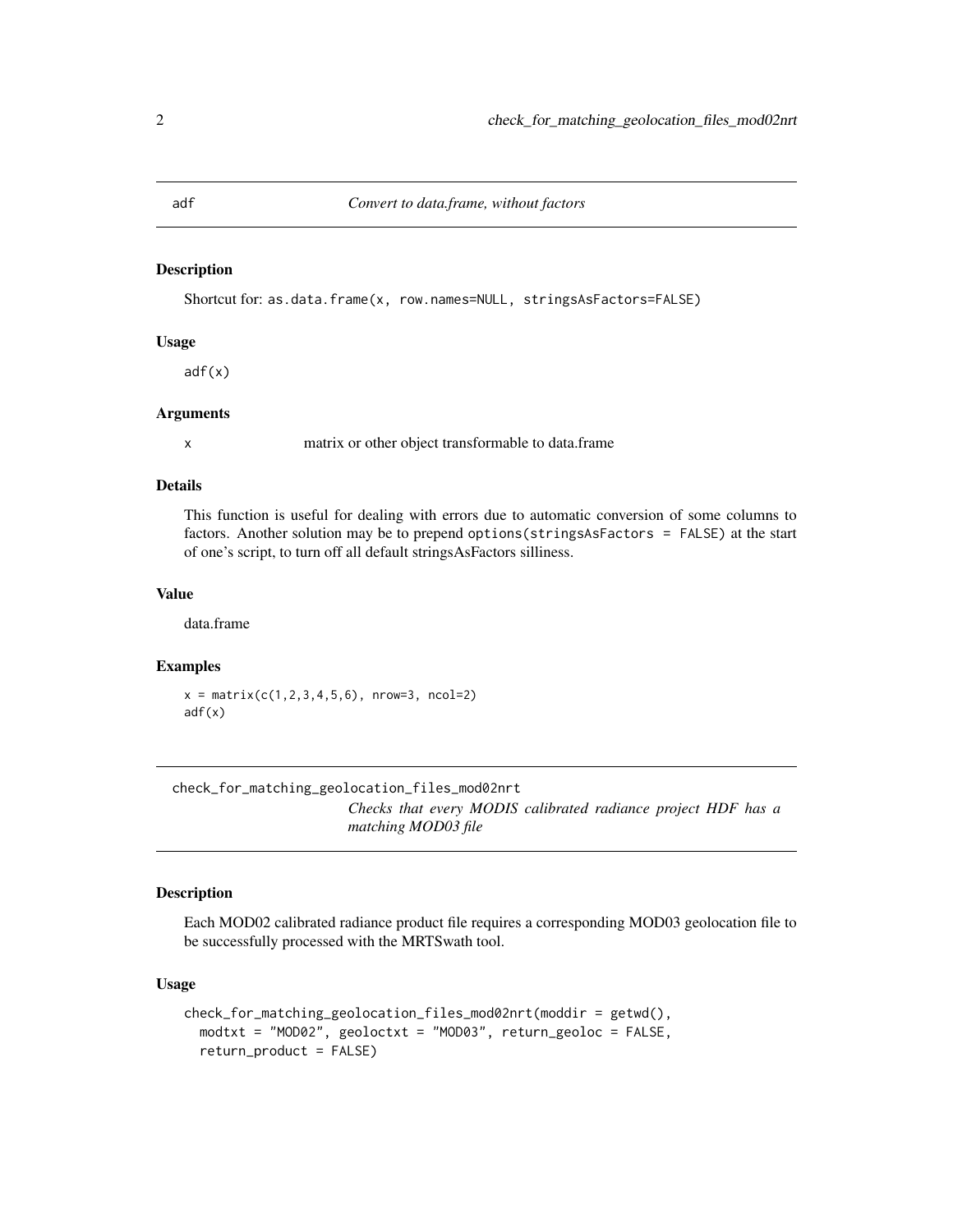#### **Arguments**

| moddir        | the string describing the directory containing the MOD02 and MOD03 files;<br>both must be in the same directory. Default: getwd(), which gives the present<br>working directory.  |
|---------------|-----------------------------------------------------------------------------------------------------------------------------------------------------------------------------------|
| modtxt        | the text string indicating which HDF files are the MODIS calibrated radiance<br>product (or hypothetically, other product). Default: MOD02 (MODIS calibrated<br>radiance product) |
| geoloctxt     | the text string indicating which HDF files are the MODIS geolocation files (or<br>hypothetically, another set of files). Default: MOD03                                           |
| return_geoloc | if TRUE, return the list of unmatched geolocation files (e.g. MOD03)                                                                                                              |
|               | return_product if TRUE, return the list of unmatched product files (e.g. MOD02)                                                                                                   |

#### Details

MRTSwath is the MRT (MODIS Reprojection Tool) for the MODIS

E.g. this calibrated radiance file:

MOD021KM.A2016209.0515.005.NRT.hdf

...goes with this corresponding geolocation file:

MOD03.A2016209.0515.005.NRT.hdf

...which is a large file (~30 MB) containing detailed information on the position, tilt, etc. of the MODIS satellite. MRTSwath tool needs one of each, however.

# Value

data.frame of matching files; or a list of non-matching files, if return\_geoloc or return\_product are TRUE.

#### Author(s)

Rishabh Gupta <rishabh.uk@gmail.com>

#### Examples

```
# Check your working directory
modelir = getwd()
```

```
# Here are some example MODIS files in mod02nrt/extdata/
# Code excluded from CRAN check because it depends on modiscdata
## Not run:
library(devtools)
library(modiscdata)
moddir = system.file("extdata/2002raw/", package="modiscdata")
# You need to have some e.g. MOD files in it (from the MODIS-TERRA platform)
list.files(path=moddir, pattern="MOD")
```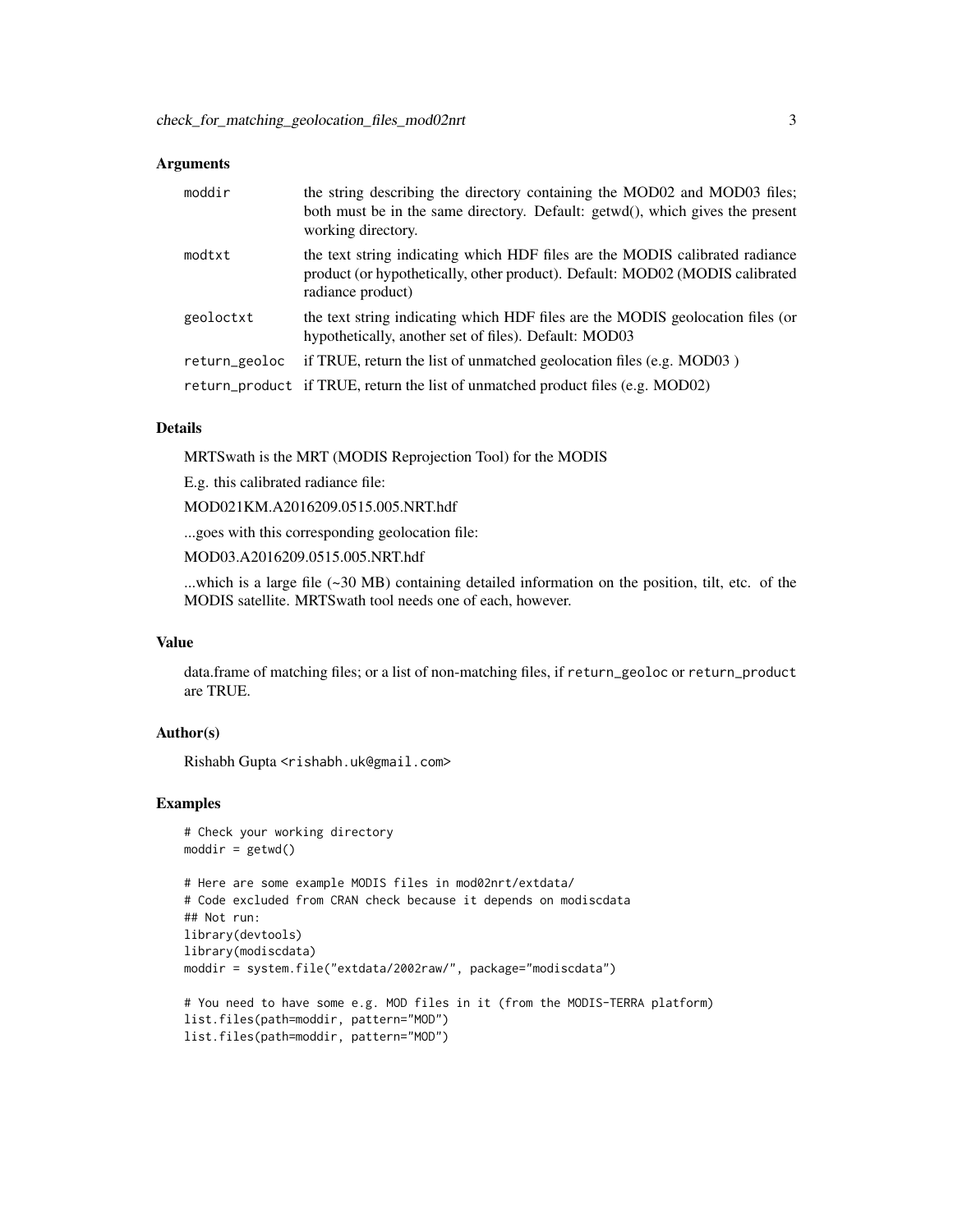```
# Check for matches (for MODIS-TERRA platform)
check_for_matching_geolocation_files_mod02nrt(moddir=moddir, modtxt="MOD02", geoloctxt="MOD03",
return_geoloc=FALSE, return_product=FALSE)
```
## End(Not run)

extract\_fn\_from\_path *Get the filename from a path*

#### Description

The filename is split on slashes, and the last item is taken; this should be just the filename.

#### Usage

```
extract_fn_from_path(fn_with_path)
```
#### Arguments

fn\_with\_path The filename, with partial or full path

#### Value

fn The extracted filename

#### Examples

```
fn_with_path = "/Library/Frameworks/R.framework/Versions/2.15/Resources/library/
MOD021KM.A2016209.0515.005.NRT.hdf"
extract_fn_from_path(fn_with_path)
```
<span id="page-3-1"></span>run\_swath2grid\_mod02nrt

*Run MRTSwath swath2grid tool*

#### Description

MRTSwath is the "MODIS Reprojection Tool for swath products". See: [https://lpdaac.usgs.](https://lpdaac.usgs.gov/tools/modis_reprojection_tool_swath) [gov/tools/modis\\_reprojection\\_tool\\_swath](https://lpdaac.usgs.gov/tools/modis_reprojection_tool_swath)).

#### Usage

```
run_swath2grid_mod02nrt(mrtpath = "swath2grid", prmfn = "tmpMRTparams.prm",
  tifsdir, modfn, geoloc_fn, ul_lon, ul_lat, lr_lon, lr_lat)
```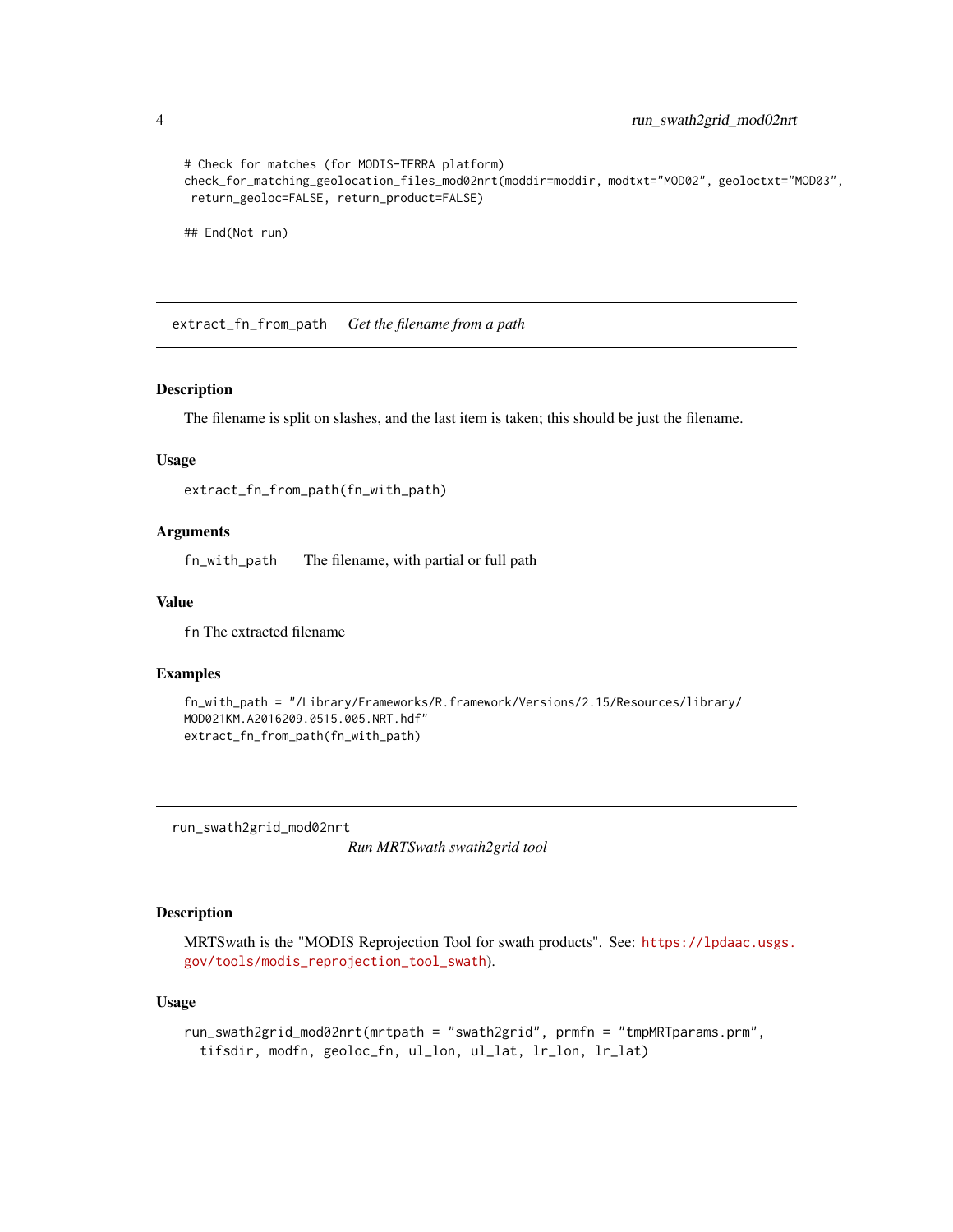#### <span id="page-4-0"></span>**Arguments**

| mrtpath    | This is the path to the MRTS wath executable swath 2grid. If your $\gamma$ . Reprofile<br>file has the location of swath2grid in the PATH, then you can just use mrtpath="swath2grid".<br>Otherwise, the user must provide the full path to swath2grid. |
|------------|---------------------------------------------------------------------------------------------------------------------------------------------------------------------------------------------------------------------------------------------------------|
| prmfn      | The name of the parameter/control file which will be the input to MRTS wath's<br>swath2grid function.                                                                                                                                                   |
| tifsdir    | The directory to save the output TIF files in                                                                                                                                                                                                           |
| modfn      | The filename of the MODIS data                                                                                                                                                                                                                          |
| geoloc_fn  | The filename of the corresponding geolocation file (annoyingly, this is a much<br>larger file than the data file!)                                                                                                                                      |
| ul_lon     | Upper left (ul) longitude (x-coordinate) for subsetting                                                                                                                                                                                                 |
| ul_lat     | Upper left (ul) latitude (y-coordinate) for subsetting                                                                                                                                                                                                  |
| $1r\_lon$  | Lower right (lr) longitude (x-coordinate) for subsetting                                                                                                                                                                                                |
| $1r$ $1at$ | Lower right (lr) latitude (y-coordinate) for subsetting                                                                                                                                                                                                 |

## Details

If you want this function to use MRTSwath tool successfully, you should add the directory with the MRTS wath executable to the default R PATH by editing  $\gamma$ . Rprofile.

#### Value

cmdstr The string giving the system command that ran swath2grid

#### See Also

[write\\_MRTSwath\\_param\\_file\\_mod02nrt](#page-6-1)

```
http://landweb.nascom.nasa.gov/cgi-bin/QA_WWW/newPage.cgi?fileName=hdf_filename
@cite NASA2001
```
# Examples

```
#######################################################
# Run MRTSwath tool "swath2grid"
#######################################################
```

```
# Source MODIS files (both data and geolocation)
# Code excluded from CRAN check because it depends on modiscdata
## Not run:
library(devtools)
library(modiscdata)
moddir = system.file("extdata/2002raw/", package="modiscdata")
```

```
# Get the matching data/geolocation file pairs
fns_df = check_for_matching_geolocation_files(moddir, modtxt="MOD02", geoloctxt="MOD03")
fns_df
```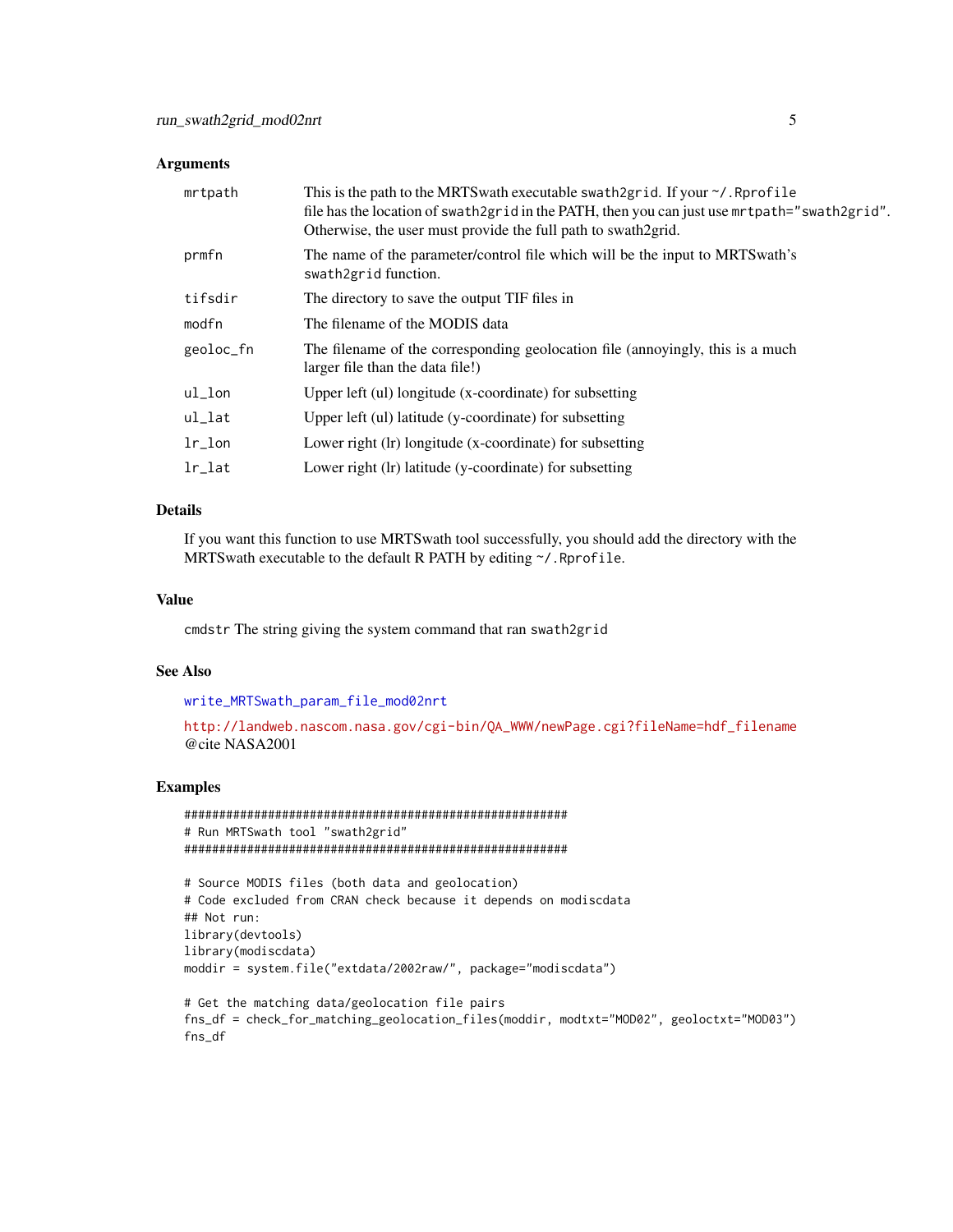```
# Resulting TIF files go in this directory
tifsdir = getwd()
# Box to subset
ul_lat = 13ul\_lon = -87lr\_lat = 8lr\_lon = -82for (i in 1:nrow(fns_df))
{
prmfn = write_MRTSwath_param_file_mod02nrt(prmfn="tmpMRTparams.prm", tifsdir=tifsdir,
modfn=fns_df$mod02_fns[i], geoloc_fn=fns_df$mod03_fns[i], ul_lon=ul_lon, ul_lat=ul_lat,
  lr_lon=lr_lon, lr_lat=lr_lat)
print(scan(file=prmfn, what="character", sep="\n"))
run_swath2grid_mod02nrt(mrtpath="swath2grid", prmfn="tmpMRTparams.prm", tifsdir=tifsdir,
modfn=fns_df$mod302_fns[i], geoloc_fn=fns_df$mod03_fns[i], ul_lon=ul_lon, ul_lat=ul_lat,
  lr_lon=lr_lon, lr_lat=lr_lat)
}
list.files(tifsdir, pattern=".tif", full.names=TRUE)
```
## End(Not run)

slashslash *Remove double slash (slash a slash)*

#### Description

```
Shortcut for: gsub(pattern="//", replacement="/", x=tmpstr)
```
#### Usage

```
slashslash(tmpstr)
```
#### Arguments

tmpstr a path that you want to remove double slashes from

#### Details

This function is useful for removing double slashes that can appear in full pathnames due to inconsistencies in trailing slashes in working directories etc.

<span id="page-5-0"></span>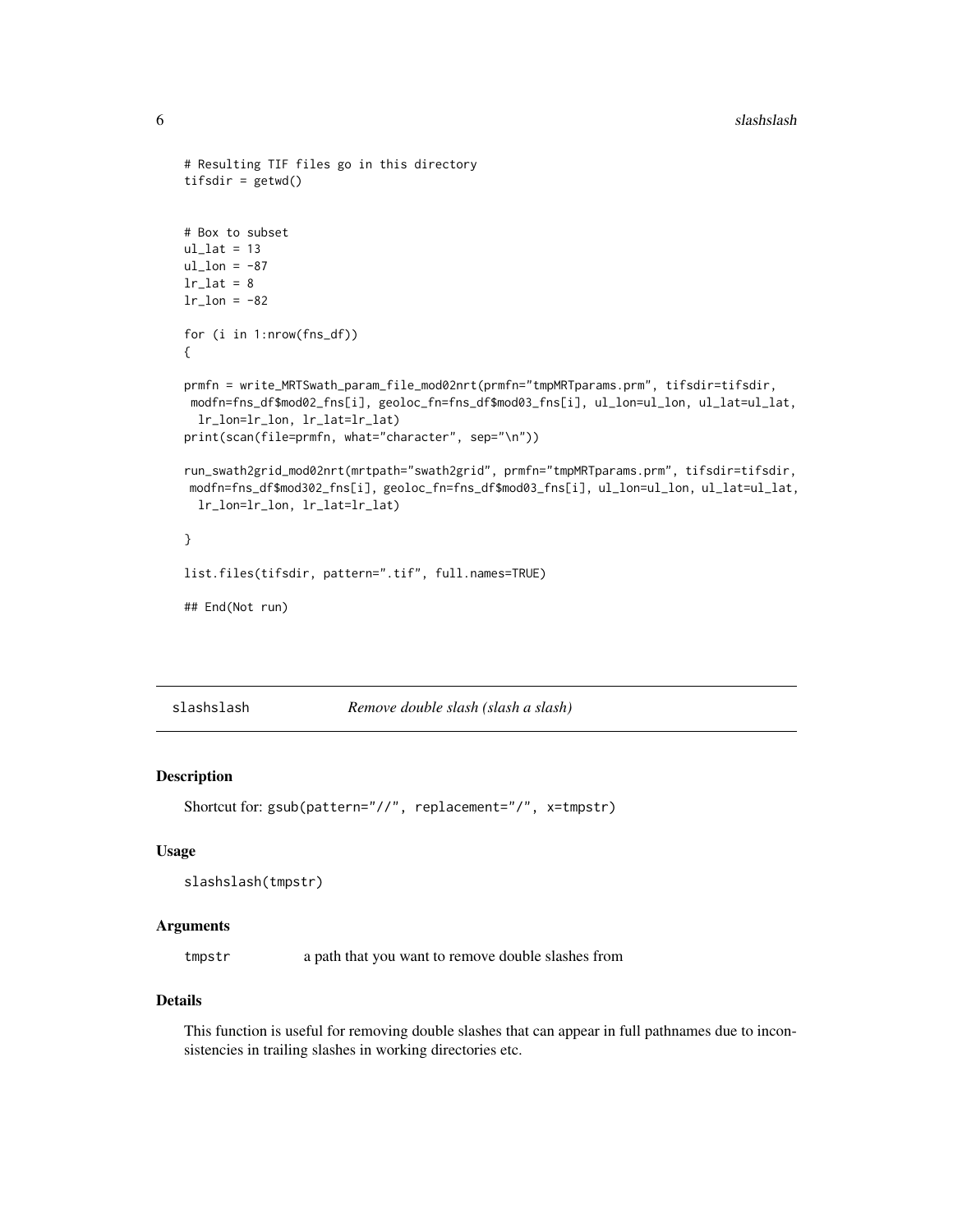# <span id="page-6-0"></span>Value

outstr a string of the fixed path

# Examples

```
tmpstr = "/Library/Frameworks/R.framework/Versions/2.15/Resources/library/
MOD03.A2016209.0515.005.NRT.hdf"
```
outstr = slashslash(tmpstr) outstr

<span id="page-6-1"></span>write\_MRTSwath\_param\_file\_mod02nrt *Write a parameter control file for MRTSwath*

# Description

MRTSwath is the "MODIS Reprojection Tool for swath products". See: [https://lpdaac.usgs.](https://lpdaac.usgs.gov/tools/modis_reprojection_tool_swath) [gov/tools/modis\\_reprojection\\_tool\\_swath](https://lpdaac.usgs.gov/tools/modis_reprojection_tool_swath)).

#### Usage

```
write_MRTSwath_param_file_mod02nrt(prmfn = "tmpMRTparams.prm", tifsdir, modfn,
 geoloc_fn, ul_lon, ul_lat, lr_lon, lr_lat)
```
#### Arguments

| prmfn                 | The name of the parameter/control file which will be the input to MRTS wath's<br>swath2grid function.              |
|-----------------------|--------------------------------------------------------------------------------------------------------------------|
| tifsdir               | The directory to save the output TIF files in                                                                      |
| modfn                 | The filename of the MODIS data                                                                                     |
| geoloc_fn             | The filename of the corresponding geolocation file (annoyingly, this is a much<br>larger file than the data file!) |
| ul_lon                | Upper left (ul) longitude (x-coordinate) for subsetting                                                            |
| $ul$ <sub>-</sub> lat | Upper left (ul) latitude (y-coordinate) for subsetting                                                             |
| $1r\_lon$             | Lower right (lr) longitude (x-coordinate) for subsetting                                                           |
| $lr$ $l$ at           | Lower right (lr) latitude (y-coordinate) for subsetting                                                            |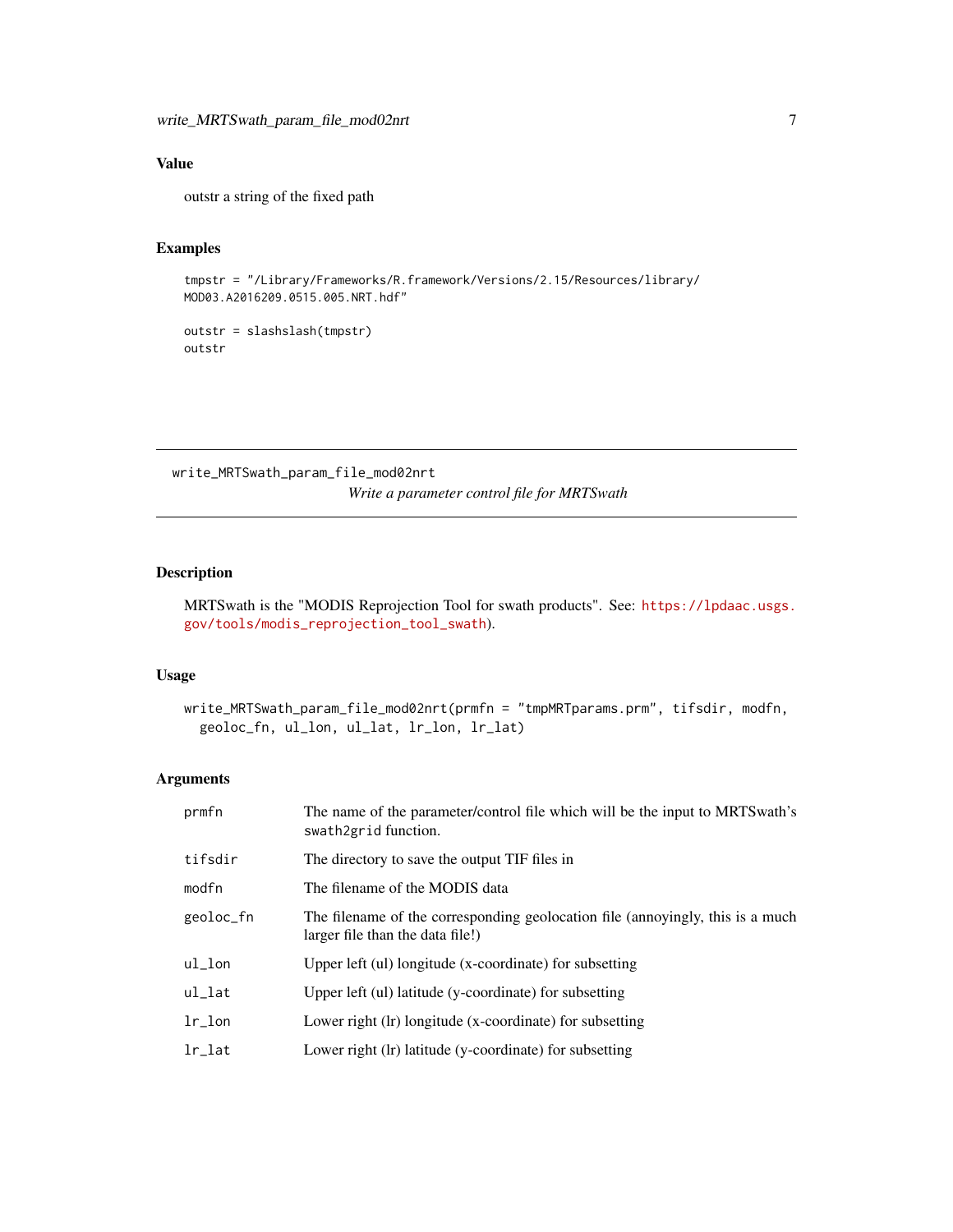If you want this function to use MRTSwath tool successfully, you should add the directory with the MRTS wath executable to the default R PATH by editing  $\gamma$ . Rprofile.

This function hard-codes these options into the parameter file:

- \* all the bands are extracted
- \* the output file is a GeoTIFF
- \* the output projection is Geographic (plain unprojected Latitude/Longitude)

\* the resampling is Nearest Neighbor (NN), which of course is the only one which makes sense when the pixels encode bytes that encode bits that encode discrete classification results, 0/1 error flags, etc.

MRTswath can do many other projections and output formats; users can modify this function to run those options.

#### Value

prmfn The name of the temporary parameter file

#### Author(s)

Rishabh Gupta <rishabh.uk@gmail.com>

## See Also

[run\\_swath2grid\\_mod02nrt](#page-3-1)

[http://landweb.nascom.nasa.gov/cgi-bin/QA\\_WWW/newPage.cgi?fileName=hdf\\_filename](http://landweb.nascom.nasa.gov/cgi-bin/QA_WWW/newPage.cgi?fileName=hdf_filename) @cite NASA2001

#### Examples

```
# Source MODIS files (both data and geolocation)
# Code excluded from CRAN check because it depends on modiscdata
## Not run:
library(devtools)
library(modiscdata)
moddir = system.file("extdata/2002raw/", package="modiscdata")
```

```
# Get the matching data/geolocation file pairs
fns_df = check_for_matching_geolocation_files_mod02nrt(moddir, modtxt="MOD02", geoloctxt="MOD03")
fns_df
```

```
# Resulting TIF files go in this directory
tifsdir = getwd()
```

```
# Box to subset
ul lat = 13ul\_lon = -87
```
<span id="page-7-0"></span>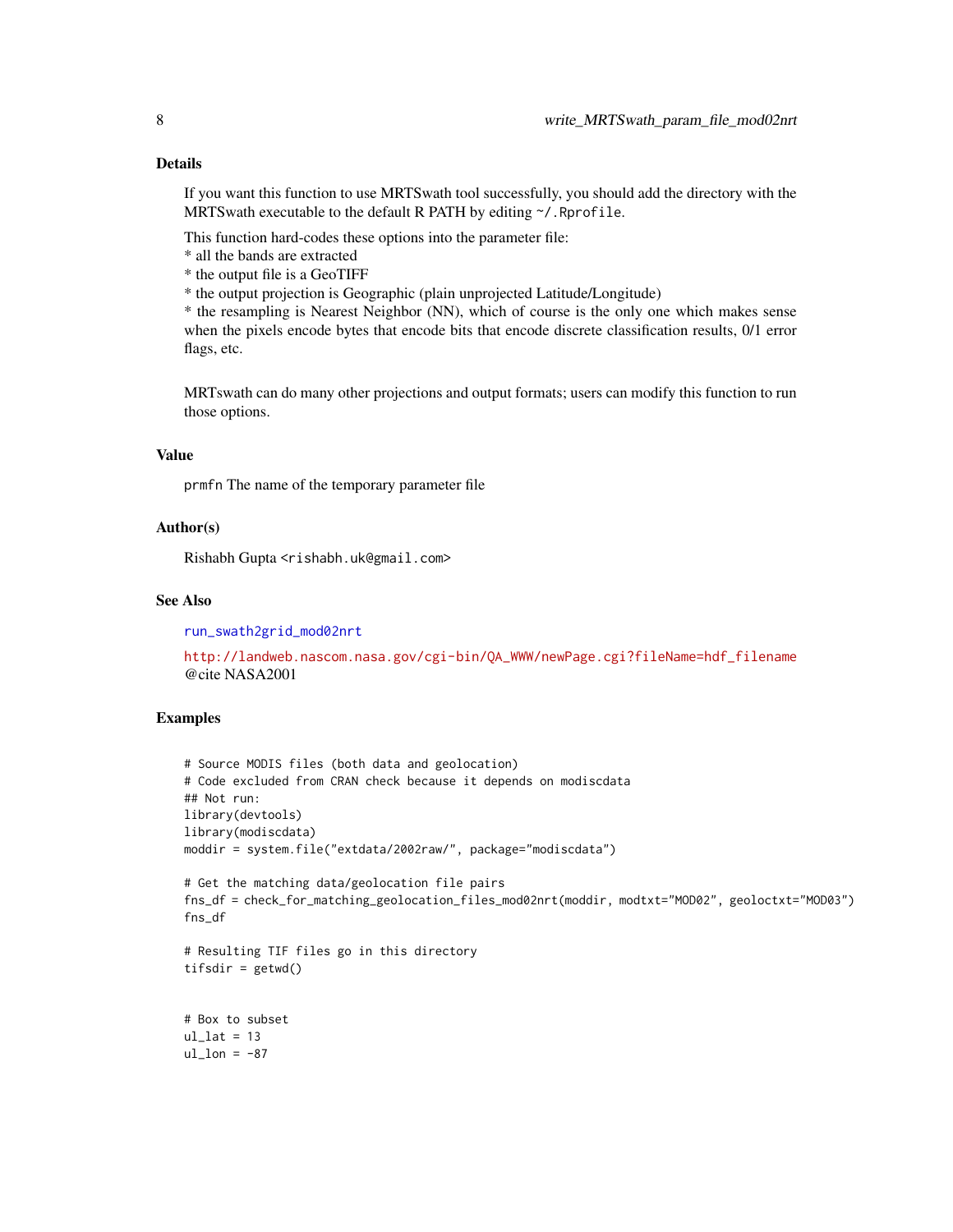```
lr\_lat = 8lr\_lon = -82for (i in 1:nrow(fns_df))
{
prmfn = write_MRTSwath_param_file_mod02nrt(prmfn="tmpMRTparams.prm", tifsdir=tifsdir,
modfn=fns_df$mod02_fns[i], geoloc_fn=fns_df$mod03_fns[i], ul_lon=ul_lon, ul_lat=ul_lat,
 lr_lon=lr_lon, lr_lat=lr_lat)
print(scan(file=prmfn, what="character", sep="\n"))
}
```
## End(Not run)